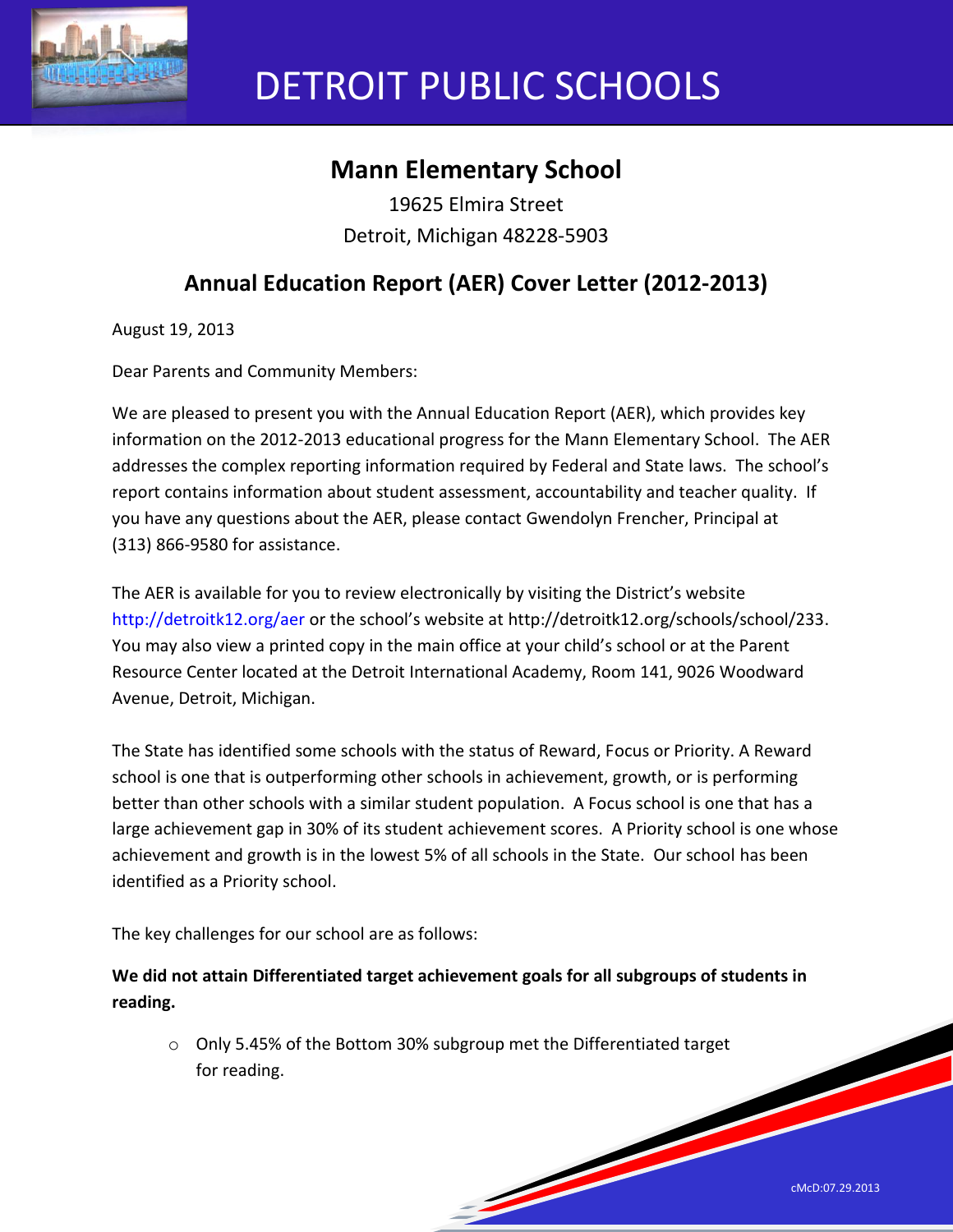**We did not attain Differentiated target achievement goals for all subgroups of students in writing.** 

 $\circ$  Only 0.0% of the Bottom 30% subgroup met the Differentiated target for writing.

**We did not attain Differentiated target achievement goals for all subgroups of students in mathematics.** 

o Only 0.0% of the Bottom 30% subgroup met the Differentiated target for mathematics.

**We did not attain Differentiated target achievement goals for all subgroups of students in science.** 

o Only 2.63% of the All Students; 0.0% of the Bottom 30%; 2.78% of the African American and 3.03% of the Economically Disadvantaged subgroups met the Differentiated target for science.

**We did not attain Differentiated target achievement goals for all subgroups of students in social studies.** 

o Only 0.0% of the Bottom 30% subgroup met the Differentiated target for social studies.

We are actively working to address our Michigan School Scorecard issues, accelerate student achievement and close persistent gaps in achievement. We will continue to implement our extended school year, summer school, after school tutoring programs. We will also increase our Reading Corp volunteers. We have begun implementing the Multi Tier Support System, which will provide intervention strategies for all students. Staff members will implement Differentiated Instruction with fidelity.

#### **Parent Involvement**

Parents can support the learning environment by participating in LSCO and school events monitoring homework, assisting in the classroom and on field trips. Parents will take a more active role and responsibility for student attendance. Parents will be encouraged to participate in parent/ teacher conferences throughout the year. We will encourage active communication among the school, teachers and parents in order to increase student achievement. Also, use the parent Resource center to engage parents in innovative workshops sessions that are practical and will result in parent support to students at home.

Page 2 of 6

State law requires that we also report additional information.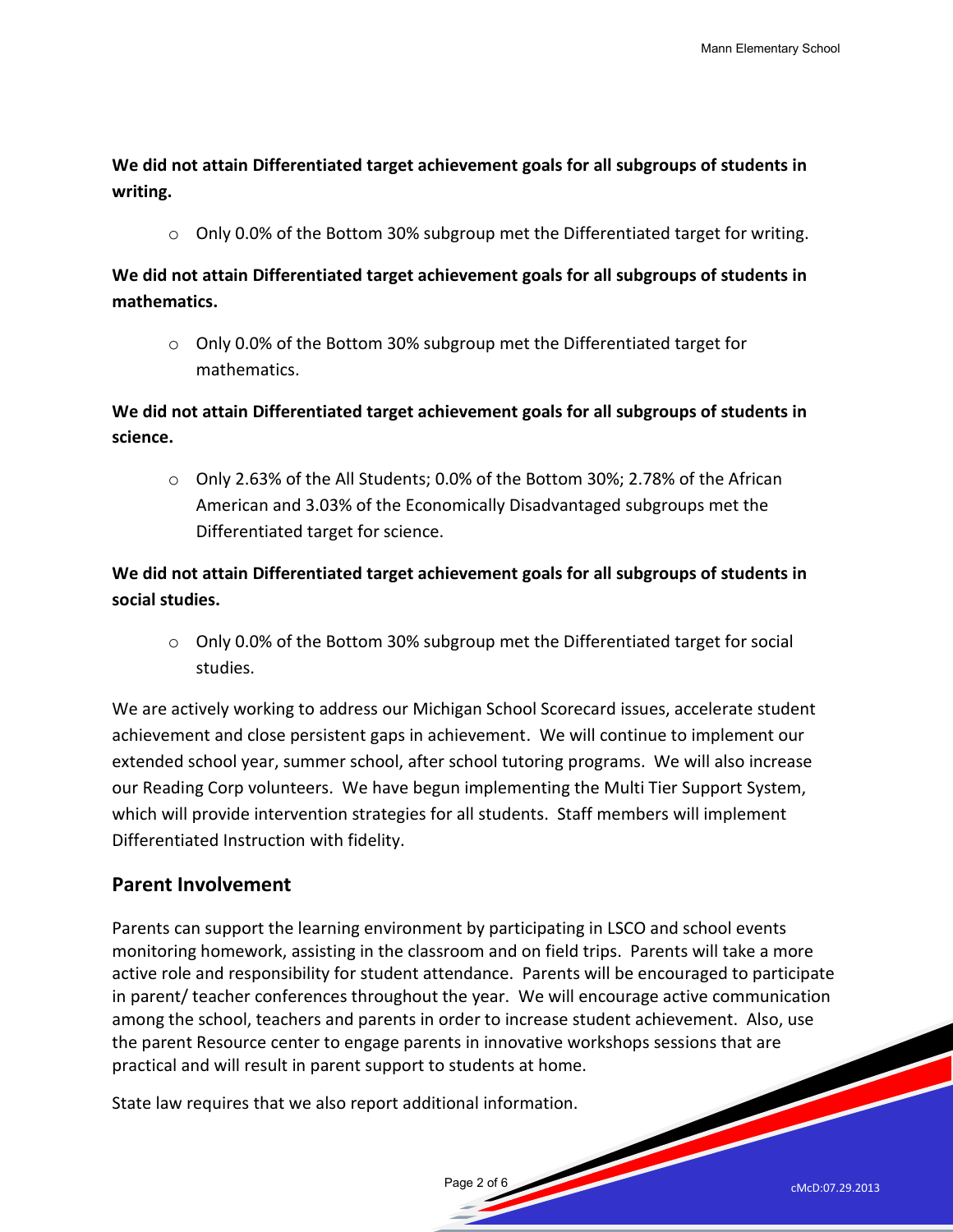#### **Process for Assigning Pupils to the School**

During the 2011-2012 school year, Detroit Public Schools implemented the "Open Enrollment Initiative." This initiative allows students to elect to attend any Detroit Public School without being required to live within the boundary for that school. The "Open Enrollment Initiative" does not apply to the Examination High Schools or Application Schools. Parents may enroll their child(ren) in the school of their interest as long as the school has not reached capacity for their particular grade. Enrollment preference is given to students who live within the boundary of a school.

It should also be noted that transportation will not be provided for students who select a school outside of the boundary of their home school. "Open Enrollment Initiative" resources can be found on our website at: [http://detroitk12.org/resources/prospective\\_students/](http://detroitk12.org/resources/prospective_students/)

#### **School Improvement Status**

| Year      | <b>School Improvement Status</b> |  |
|-----------|----------------------------------|--|
| 2012-2013 | Priority                         |  |
| 2011-2012 | Priority ~ AYP Not Met           |  |

### **Detroit Public Schools' Core Curriculum:**

Consistent with the Detroit Public Schools 2013-2017 Strategic Plan, there are aggressive plans to accelerate the rate of student achievement and to ensure that students graduate with the academic and social skills necessary for success in college and the workplace.

#### **Specific curriculum actions are based on the District's strategic plan to:**

- I. Broaden Services to Address Student Needs
- II. Support Parents and Families
- III. Offer Broad/High Quality Programs
- IV. Improve Customer Service
- V. Create Safe Learning Environments
- VI. Transform Central and School based services to serve customers better

Page 3 of 6

- VII. Improve Technology
- VIII. Minimize the Impacts of Change
	- IX. Foster School-Based Leadership
	- X. Celebrate and Promote Success

cMcD:07.29.2013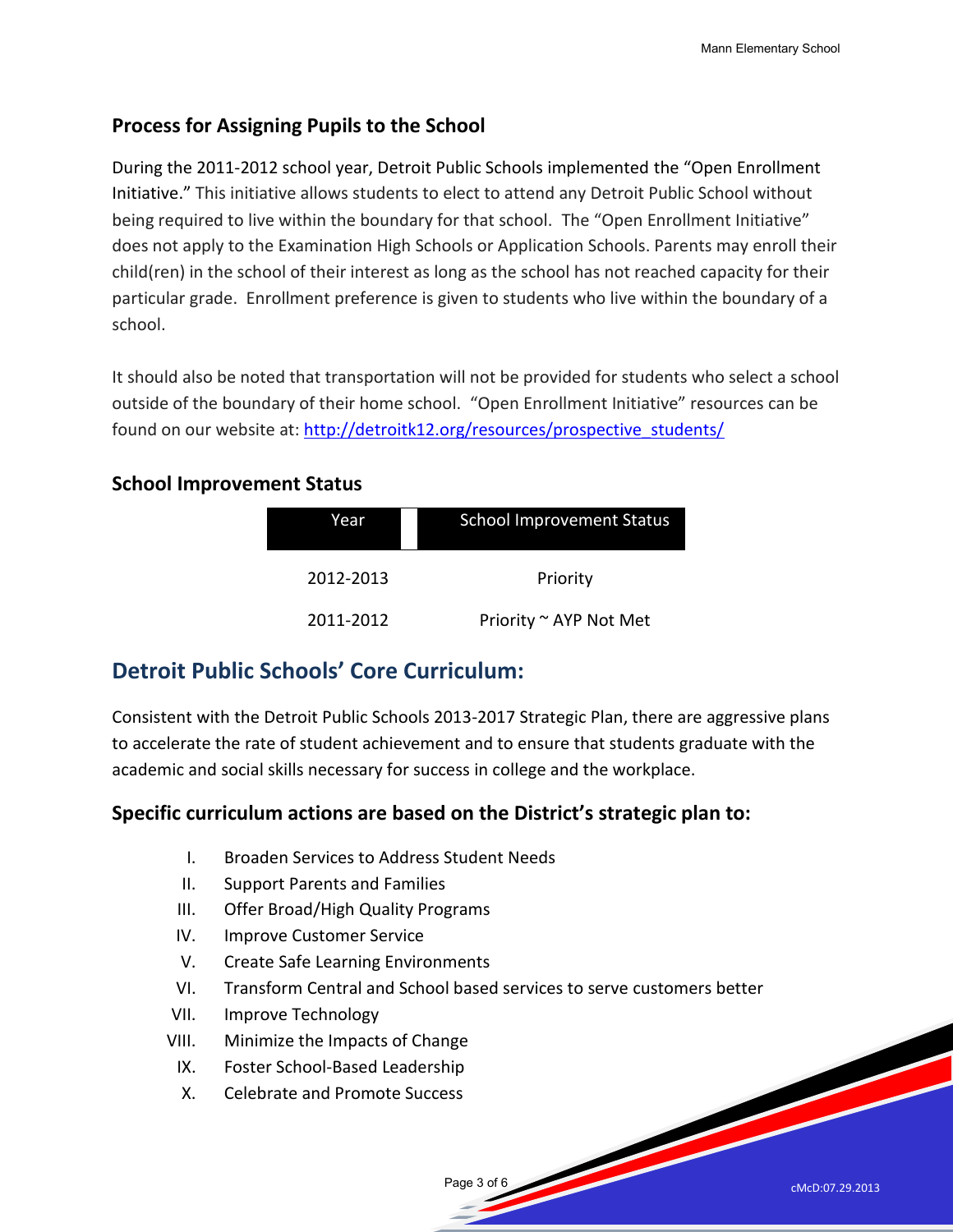#### **Specific Curriculum Actions (Continued)**

- XI. Ensure Fiscal Stability
- XII. Improve Attendance and Discipline

The "Neighborhood-Centered, Quality Schools," Strategic Plan, is available online at [http://detroitk12.org/content/wp-content/uploads/2013/03/Strategic\\_Plan\\_DRAFT-FINAL.pdf](http://detroitk12.org/content/wp-content/uploads/2013/03/Strategic_Plan_DRAFT-FINAL.pdf)

#### **Access to the Core Curriculum**

The instructional strategies and grade level expectations are aligned to the State standards and the NAEP. This represents the core curriculum, which is supported by the texts, materials, computer software and other school level resources used daily in the classrooms. All of the professional development activities are aligned to the core curriculum.

The implementation is a process delineated in the District Plan. This plan serves as the framework for each school's academic achievement plan.

The frequent monitoring of the implementation of these plans are conducted by the school diagnostic visits, review of the benchmark assessments, use of the teacher evaluation tool and adherence to the pacing calendar.

The variances from the State Plan can be found in the grade level expectations, which are also aligned to the higher standards of NAEP.

Parents/Guardians are offered classes to increase parenting skills, early childhood literacy, adult literacy and GED. During the school year, the Regional Parent Resource Center is a vehicle for parents and other community members to participate in regular and on-going informational and participatory sessions focused on curriculum and instruction. Learning Village (an online instructional management system), Web updates and semi-annual progress reports are a means to disseminate achievement information to educators. Parents will have the opportunity to monitor students' progress, including attendance, through **Parent Connect** in the Fall.

Detroit Public Schools Core Curriculum is currently under revision. Pacing Charts and Curriculum guides will be posted to the Division of Teaching and Learning under the Leadership page of our website in the near future.

#### **Parent Engagement**

 $\clubsuit$  Use the technology portal for parents to view daily lessons and to communicate with teachers.

Page 4 of 6

 $\cdot$  Implement and follow through with the parent contracts.

cMcD:07.29.2013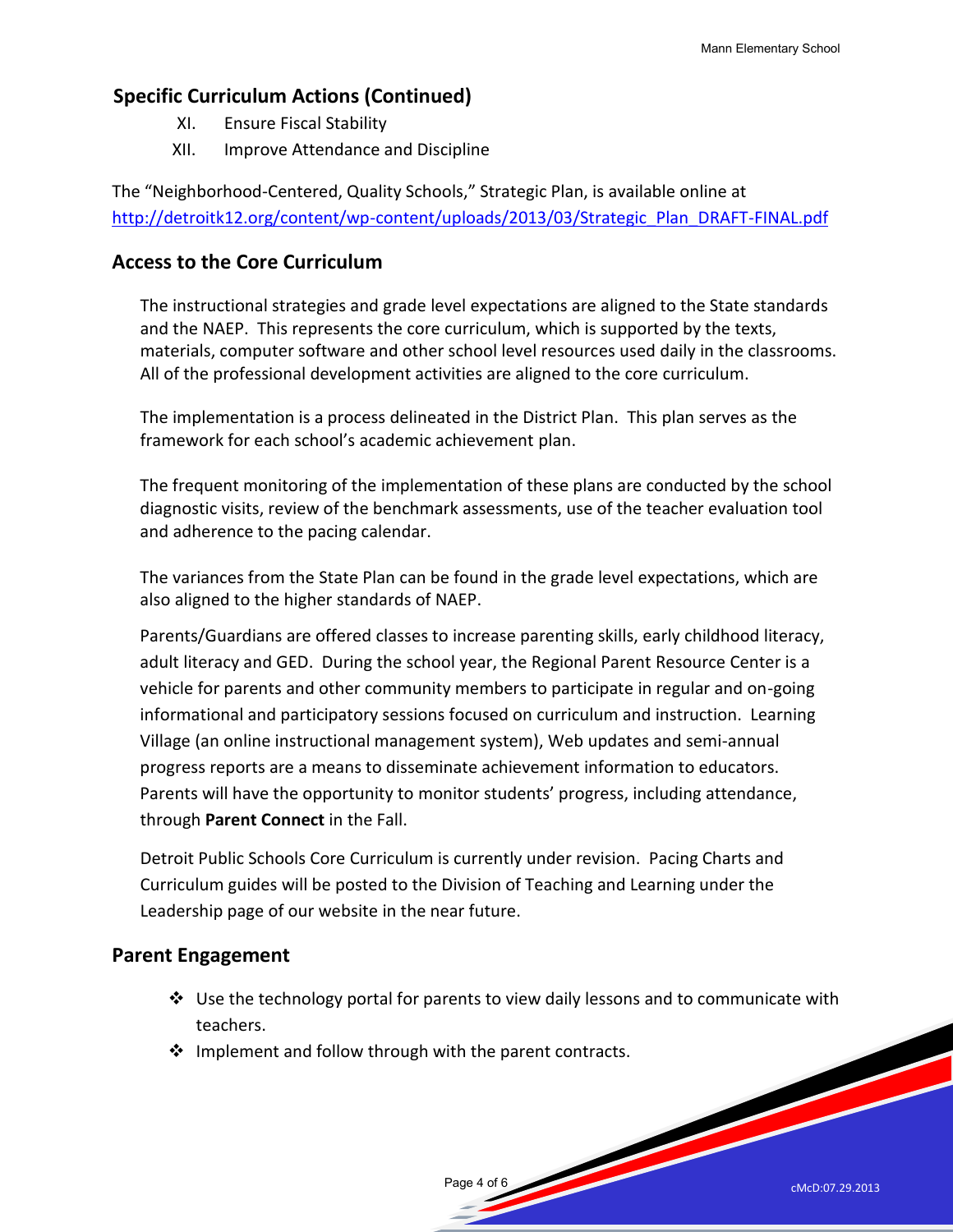#### **Parent Engagement (Continued)**

 $\clubsuit$  Use the Parent Resource Center to engage parents in innovative workshops and sessions that are practical and will result in parent support to students at home.

#### **Student Achievement Results**

Aggregate Student Achievement Results and Detroit Public Schools Quarterly NWEA~MAP Reading and Mathematics reports for Mann Elementary School can be found on the Detroit Public Schools' web page at the Research, Evaluation and Assessment site at [http://detroitk12.org/data/rea/.](http://detroitk12.org/data/rea/) The following reports are available:

- District Profile Report
- Combined School Profile Reports
- Individual School Profile Reports
- Adequate Yearly Progress (AYP) Reports
- Michigan Accountability Scorecard Report
- Annual Education Report

#### **Parent-Teacher Conferences (Interactions):**

| <b>School Year</b> | <b>Total Parent</b><br><b>Interactions</b> | Percent |
|--------------------|--------------------------------------------|---------|
| 2012-2013          | 323                                        | 35.2%   |
| 2011-2012          | 332                                        | 36.3%   |

The Detroit Public Schools' Office of Research, Evaluation, Assessment and Accountability has developed a data collection system which has enabled the District to comply with the Annual Education Report criteria of identifying the number and percent of students represented by parents at Parent-Teacher Conferences.

Page 5 of 6

- 1.0 Data from the PTC Forms represent "parent interactions" with teachers, per school, per card marking.
- 2.0 Parent Interaction Definition: During Parent-Teacher Conferences (and in some instances school open houses) Schools/Teachers are advised to have each parent participant provide a parent signature-a parent may not sign for a student if they did not talk about that student.